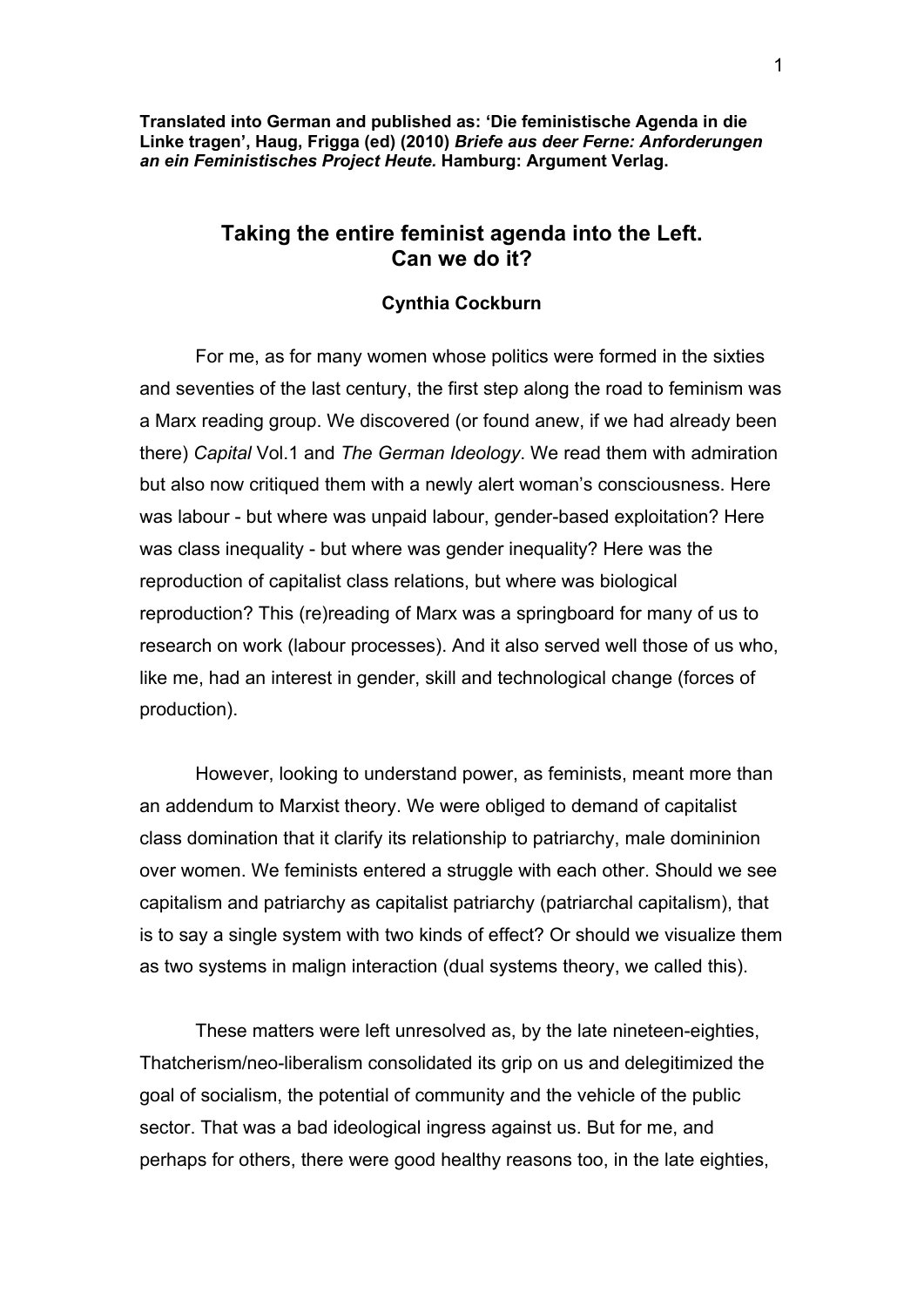for thinking more carefully what we meant by socialism. To be autobiographical about this… In 1987 at a conference in Moscow I made my first true feminist Soviet friend. As we walked arm in arm, so happy to have found each other, we also wept because of the pain we couldn't help but cause each other. She would revel in her new-found 'individualism', something that had been stifled by the Soviet regime. There were stars in her eyes as she said the word, but mine narrowed to slits with suspicion. I would speak of myself as a socialist. She would flinch. I understood more deeply (what of course I had always known) that *my* socialism, now during 'glasnost', as never before, was obliged to promise (even to *guarantee*) to be of a kind that could never, never open the door to Stalinism.

Between 1989 and 1991 the Soviet system reform failed and the USSR collapsed, succumbing to the pressures of the capitalist west. As it died it wrenched the words socialism and communism out of our vocabularies, changing the terms of debate. It is not surprising that academic social, cultural and political analysis took the poststructuralist / postmodern turn it did, around then. I did understand the grace and cleverness of the new way of describing things, and valued some insights it brought. Indeed it seemed to me that feminism itself had contributed to the re-thinking of Left-thinking. But my main sensation was of being silenced. Not only was Marxism written off as a grand narrative, materialism melting into immaterial 'representation', but patriarchy was binned along with capitalism and other such 'structures'. Feminism radically shape-shifted. In some quarters it became post-feminism.

I sense now, this last few years, a desire among some feminists to come back to the struggle of understanding capitalist and patriarchal power, and a recovery of respect for historical materialism as method. Perhaps it's a perverse kind of appetite for chewing over old bones, but whatever this hunger is, I share it, and feel a delighted recognition when I meet other women who are feeling the same. This pamphlet project is a case in point.

However…I can see myself again disagreeing with some of the newold socialist-feminist formulations. In an article I wrote sometime in the mid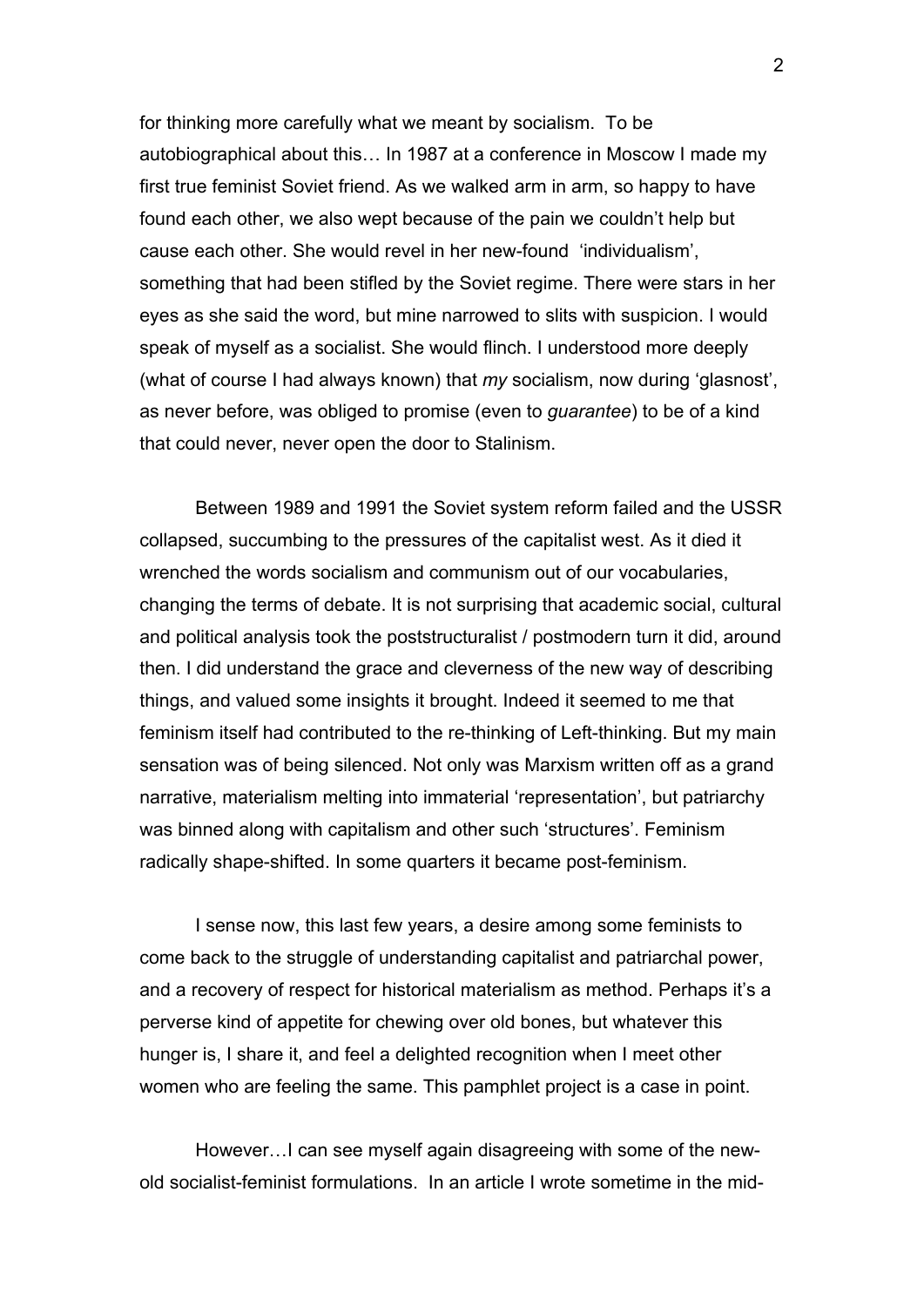eighties, and published in 1988, I had complained that those of us who called ourselves socialist-feminists and continued to be active in the Left were muting our feminism to do so. Yes, we were calling for the Left to take account of women's labour, paid and unpaid, and the gender-specific ways we were being exploited by capitalism. But we were failing to bring with us into the Left our *body politics* – concerns that included sexuality and physical violence. I wrote

Among the (highly material) disadvantages and fears of ordinary women today, among 'the details of objective conditions'…is, I would argue, a pervasive and well-justified fear of men and masculinituy. Women are afraid for their own safety at the hands of men. They are afraid of what men may do to their sons: part of their experience is the passion of some lads to own a gun, drive a fast motorcycle or join the army. And they are afraid of what men may do to their daughters: the daily news of raped and murdered girls (and boys) screws up the pitch of women's fear for their own children and anxiety whenever they are out of sight. Women worry among themselves about men in the same way they worry about unemployment, poverty and ill-health. In their dreams surely such women imagine a world in which gender, as well as the control of production and distribution, is ordered differently. It is time that 'material' and 'materialist' extended to include this objective condition of the lives of working class and other women (Cockburn 1988:307).

Although my article was a bit incautious, and caused pain and annoyance to some valued friends, I haven't lost this basic conviction over the two intervening decades. Indeed it has grown stronger as my own research focus shifted from gender in labour processes to gender in militarization and war. The narrowing and confining effects of the social construction of masculinities and femininities in complementary and contrasted forms, and the control of women and limitation of women's autonomy by *men* (not capitalism) is still a reality.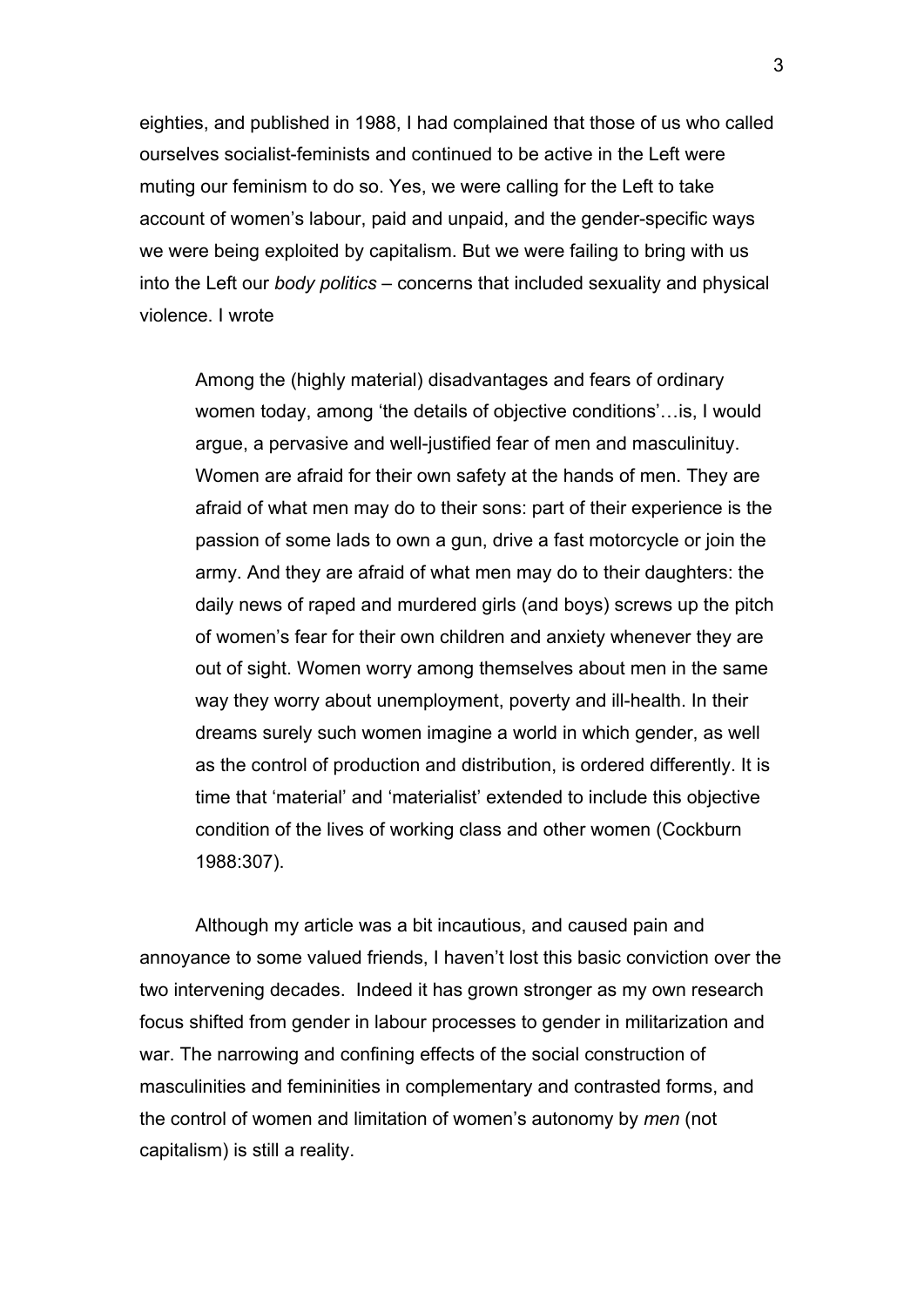Let's take just a few of the facts that have been discussed on the Internet this very week. In Baluchistan, Human Rights Watch confirm that six teenage girls were recently executed. They were wounded by gunshot and then buried alive, by men of their family and community, for having resisted parental choice of husband. In the war-torn Democratic Republic of Congo, 71 women's NGOs appealed to the United Nations Security Council to protect women from rape, citing 880 UN-documented cases in a typical recent month and estimating these at one-tenth of those actually occurring. The effects of rape here, as in many other countries, are exacerbated by the subsequent rejection of rape victims by husbands, families and communities. In case these instances should seem to refer to patriarchies of a brand long superceded in Western 'democracies', let's remember that in England and Wales, on average two women per week over recent years have died at the hands of their husbands or partners. In the USA this week a judge found a woman guilty of murdering her baby. She put the baby in the microwave oven. Why? She told a cellmate it was 'because she feared her boyfriend would leave her if he found out the child was not his' (*Guardian*, 30.08.08).

These few unexceptional stories remind us that there is a dimension of power in human societies that is distinct from economic class power and the racist power of white supremacy. It is the masculinist power of men's dominion over women. So now, in seeking again to engage with the Left I want us to do more than look for the gender effects of capitalism and class relations, and more even than include the dimension of racism. I want us to acknowledge that patriarchy, systemic male domination, was not a figment of our fevered feminist imaginations but a historical reality – and that it is a current one. It functions across the board, intersects with capitalist and white supremacist power relations in every country and in every institution we know – corporations, universities, militaries, churches, synagogues and mosques, municipal authorities, and political parties (not excluding those of the Left). Each of us as individuals, man or woman, white or black, property-owning or propertyless, is shaped by *that* dimension of power, along with others.